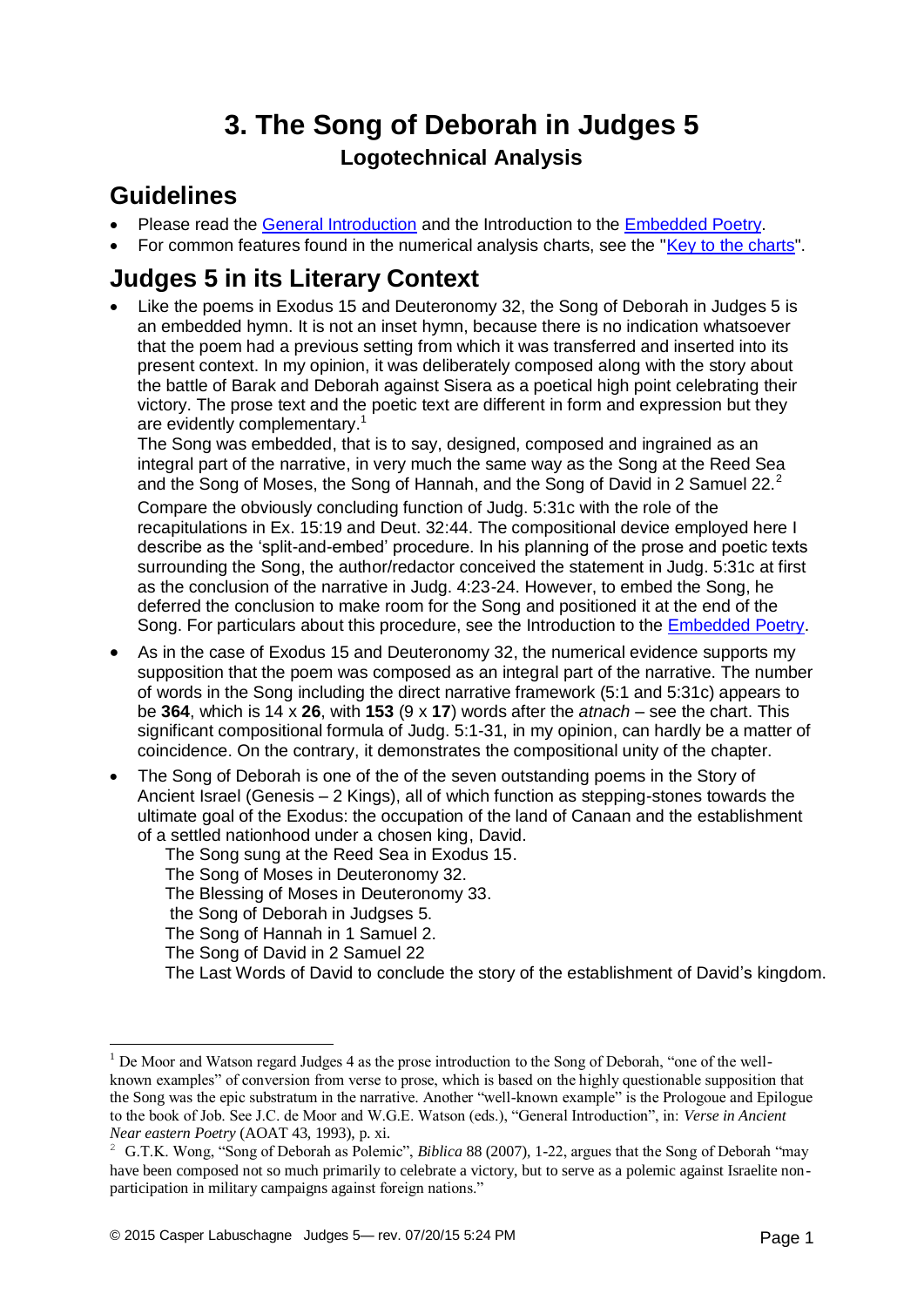## **Special Features of Judges 5:2-31b**

• From a numerical point of view, the defining characteristic of this Song is that it is structured by the number **11**, the number of fulfilment. Note in the chart the conspicuous accumulation of occurrences of **11** and its multiples throughout the text, which is most significant: **44**, **33**, **22**, **66**, **88**, **33**, **44**, **220**, **264** (24 x **11**), and **352** (32 x **11**). In light of the fact that the battle in question was obviously considered to be of crucial importance in view of the settlement in Canaan – seeing the Song of Triumph specially devoted to it – the use of the number **11** may be interpreted as symbolically alluding to the fulfilment of the promise of land. My interpretation of the symbolic significance of **11** as the number expressing *fulfilment* was convincingly underscored by the results of my study of the numerical aspects of Deuteronomy 1-3. These chapters deal with preparations to continue the journey form Horeb to Canaan and the initial *fulfilment* of the promise of land to the patriarchs and their descendants: the Edomites, Moabites, Ammonites and Israelites.

What I discovered astounded me. I found a unique and unprecedented accumulation of the number **11** and its multiples which I have encountered nowhere else but in Judges 5.

The following survey shows the number of words in these passages in Deuteronomy:

| $1:19-22$     | The promised land in sight           | 77 (7x11) words.   |
|---------------|--------------------------------------|--------------------|
| $2:2-6$       | God's speech: land for Esau/Edom     | 55 (5x11) words.   |
| 2:7           | Moses refers to God's blessing       | 22 (2x11) words.   |
| $2:9-13b$     | God's speech: land for Lot/Moab      | 66 (6x11) words.   |
| $2:18-25$     | God's speech: land for Lot/Ammon     | 121 (11x11) words. |
| $2:16 - 3:29$ | After 38 years the march to the land | 770 (70x11) words. |
| 3:2           | God's speech: Og's land for Israel   | 22 (2x11) words.   |
| $3:3-8$       | The defeat of the king of Bashan     | 88 (8x11) words.   |
| $3:18-20$     | Moses' command at the time           | 55 (5x11) words.   |
| $3:23-29$     | Moses' request to enter the land     | 99 (9x11) words.   |
| 3:26b-28      | God's speech: no land for Moses      | 44 (4x11) words.   |

For the significance of the number **11**, See my *Numerical Secrets of the Bible,* pp. 70-73. The conclusion to be drawn from the employment of the number **11** in Judges 5 is that the author of Judges 5 must have been familiar with the use of this number in Deuteronomy as a device symbolically alluding to the fulfilment of the promise of land.

#### **Strophic Structure -** Canto/Stanza/Part boundary: ||

- Labuschagne: 2-3, 4-5 || 6-8, 9-11 || 12-13, 14-15c, 15d-16, 17-18 || 19, 20-22, 23 || 24- 25, 26-27 || 28, 29-30 + 31a-b (6 cantos with 15 strophes and a coda, 48 verselines and 106 cola, with vs. 12-18, Canto III, as the central core of the poem).
- J.P. Fokkelman ("The Song of Deborah and Barak: Its Prosodic Levels and Structure", 1995 – see the Bibliography below): 2-3, 4-5c || 6a-d, 7a-d, 8a-d || 9-11c, 11d-13ab || 14- 15c, 15de-16, 17-18 || 19a-d, 20-21b, 21c-22ab, 23a-e || 24-25, 26a-e, 27a-e || 28a-d, 29- 30, 31ab (7 stanzas with 20 strophes, 50 verselines and 108 cola).
- M.D. Coogan ("A Structural and Literary Analysis of the Song of Deborah", *CBQ* 40 (1978), 143-166): 2-5, 6-8 || 9-13 || 14-18 || 19-23 || 24-27, 28-30 (5 stanzas).
- R.G. Boling (*Judges,* The Anchor Bible, 1975): 2-9 || 10-13 || 14-16 || 17-20 || 21-23 || 24- 27 || 28-30 || 31a-d (8 parts).
- A. Globe (see the Bibliography below): 2-3, 4-5, 6-8, 9-11d  $||$  11e-15c, 15d-18  $||$  19-22, 23-27, 28-30 || 31 (3 parts with 9 strophes and a conclusion).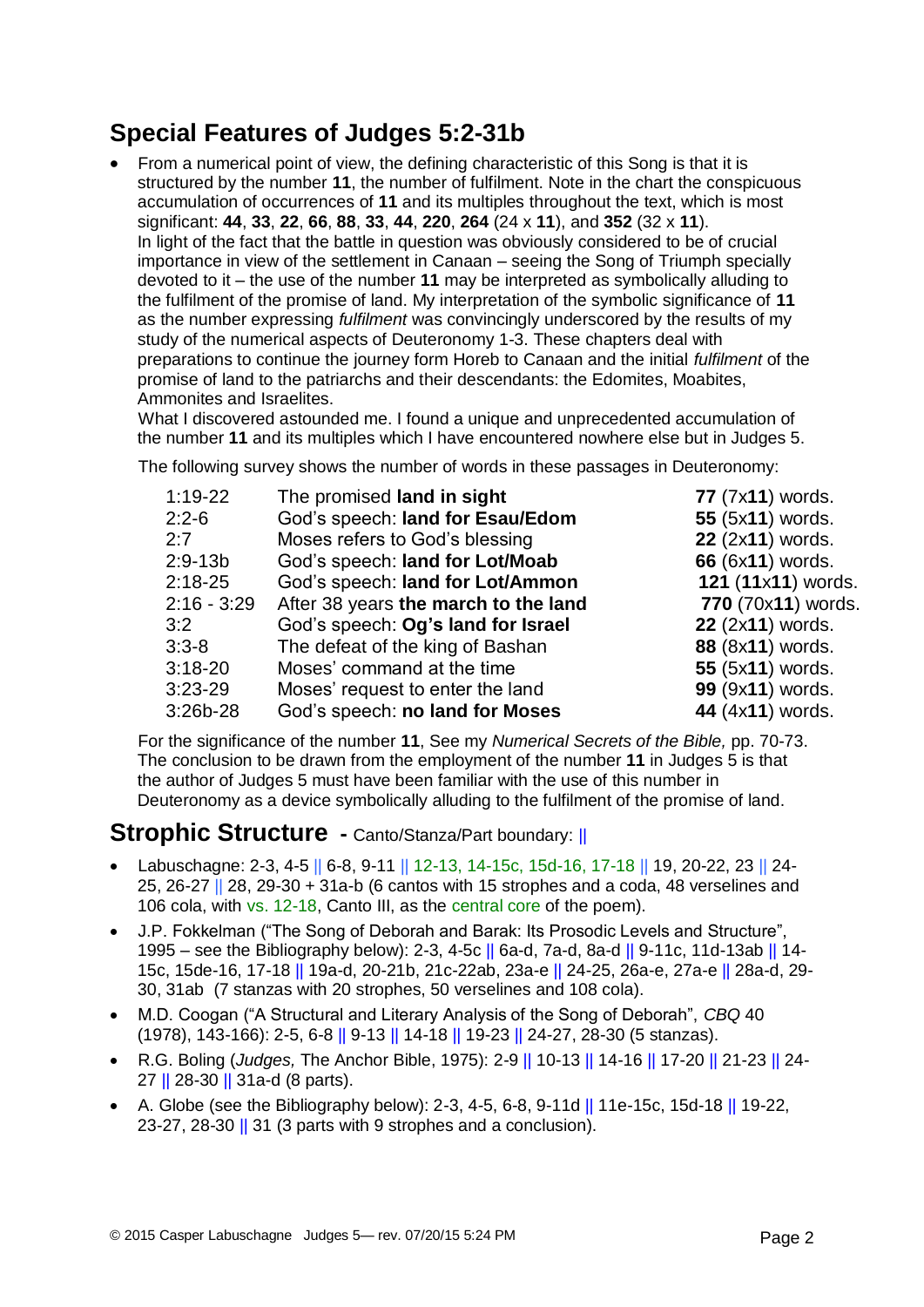# **Logotechnical analysis**

- Columns **a** and **b** show the number of words before and after the atnach.
- Column **c**: the framework: about the battle; **d**: the central core: about the call to battle.
- The verselines are numbered in the column to the right of the Hebrew text.

|                |                                                   |                | <b>Total</b>   | a                   | $\mathbf b$                 | C                         | d |
|----------------|---------------------------------------------------|----------------|----------------|---------------------|-----------------------------|---------------------------|---|
|                | וַתַּשַׁר דִּבוֹרָה וּבָרֶק בֶּן־אֲבִיגָֹעַם^     |                | 5              | 5                   |                             |                           |   |
|                | ּבַיּוָם הַהְוּא לֵאמִר:                          |                | 3              |                     | $\overline{3}$              |                           |   |
|                | Introduction, v. 1                                |                | 8              | 5<br>$=$            | $\overline{3}$<br>$\ddot{}$ |                           |   |
| $\overline{2}$ | בִפְרֵֹע פְּרָעוֹת בִישְׂרַאֵל                    | $\mathbf 1$    | 3              | 3                   |                             | 3                         |   |
|                | בְּהִתְנַהֵּב עֱם^<br>ַבְּרֵכְוּ יְהוֶהָ          |                | 4              | $\overline{2}$      | $\overline{2}$              | $\overline{4}$            |   |
| 3              | שִׁמְעִוּ מְלָבִים הַאֲזֶינוּ רְזְנָים^           | $\overline{2}$ | $\overline{4}$ | $\overline{4}$      |                             | 4                         |   |
|                | אָנֹכִי לַיִהוָה <sup>י</sup> אָנֹכִי אָשִׁירָה   | 3              | $\overline{4}$ |                     | $\overline{4}$              | 4                         |   |
|                | <u>אַזַמֶּר לַיִהוָה אֱלֹהֵי יִשְׂרָאֵל:</u>      | $\overline{4}$ | $\overline{4}$ |                     | 4                           | $\overline{4}$            |   |
|                | Strophe 1<br>Total, v. 2-3                        |                | 19             | 9                   | $+ 10$                      | 19<br>$=$                 |   |
| $\overline{4}$ | יְהוָה בְצֵאתְךְ מִשָּׂעִיר <sup>י</sup>          | 5              | 3              | 3                   |                             | 3                         |   |
|                | בִצַעִּרְךְ מִשְּׂרֶה אֱרוֹם                      |                | 3              | 3                   |                             | 3                         |   |
|                | אֵרֵץ רָעָּשָׁה נַם־שָׁמַיֵם נָטַפוּ^             | 6              | 5              | 5                   |                             | 5                         |   |
|                | נֵם־עָבִים נָטְפוּ מָיָם:                         |                | 4              |                     | $\overline{4}$              | $\overline{4}$            |   |
| 5              | הָרִים נָזְלִוּ מִפְּנֵי יִהוַה^                  | $\overline{7}$ | 4              | 4                   |                             | $\overline{4}$            |   |
|                | זֶה סִינַּי מִפְּנֵי יְהוֶה , אֱלֹהֵי יִשְׂרָאֵל: |                | 6              |                     | 6                           | 6                         |   |
|                | Strophe 2<br>Total, v. 4-5                        |                |                | $25 = 15 + 10 = 25$ |                             |                           |   |
|                | <b>Canto I</b><br><b>Total, v. 2-5</b>            |                | 44             | $= 24$              | $+20$                       | $=$<br>44                 |   |
| 6              | בִּימָיׁ שַׁמְגַּרָ בֶּן־עֲנָת`                   | $\, 8$         | 4              | 4                   |                             | 4                         |   |
|                | בִּימֵי יָעֵׁל חָדְלִוּ אֲרָחָוֹת^                |                | 4              | $\overline{4}$      |                             | 4                         |   |
|                | וְהֹלְכֵי נְתִיבוֹת                               | 9              | $\overline{2}$ |                     | $\overline{2}$              | $\overline{2}$            |   |
|                | יִלְכֹּוּ אֲרָחָוֹת עֲקַלְקַלְוֹת:                |                | 3              |                     | 3                           | 3                         |   |
| $\overline{7}$ | <u>ىئادېر <del>ف</del>رنږا د خنښانغې باتر</u> م   | 10             | 4              | $\overline{4}$      |                             | $\overline{4}$            |   |
|                | עַר שַׁקַׂמְתִי דִּבוֹרָה                         | 11             | 3              |                     | 3                           | 3                         |   |
|                | שַׁקַמִתִּי אֵם בִיִשְׂרָאֵל:                     |                | 3              |                     | 3                           | 3                         |   |
| 8              | יִבְחַר אֱלֹהִים חֲדָשִּׁים                       | 12             | 3              | 3                   |                             | 3                         |   |
|                | אָז לָחֶם שְׁעָרֶים^                              |                | 3              | 3                   |                             | 3                         |   |
|                | 13   מָגֵן אִם־יֵרְאֶה וָרֹצַח                    |                | $\overline{4}$ |                     | $\overline{4}$              | 4                         |   |
|                | בְּאַרְבָעִים אֱלֶךְ בִיִשְׂרָאֵל:                |                | $\overline{3}$ |                     | 3                           | $\ensuremath{\mathsf{3}}$ |   |
|                | Strophe 3 Total, v. 6-8                           |                |                | $36 = 18$           | $18 =$<br>$\pm$             | $\frac{36}{5}$            |   |
| 9              | 14 לִבִּי לְחוֹקְקֵי יִשְׂרָאֵל                   |                | 3 <sup>7</sup> | 3                   |                             | 3                         |   |
|                | הַמְּתְנַדְּבִים בָּעֱם^ בְּרֵכִוּ יְהוֶה:        |                | 4              | 2                   | $\overline{2}$              | 4                         |   |
| 10             | 15 – רֹכִבֵי אֲתֹנוֹת צְחֹרוֹת                    |                | $\mathbf{3}$   | 3                   |                             | 3                         |   |
|                | יֹשָׁבֵי עַל־מִדְין                               |                | 3              | 3                   |                             | 3                         |   |
|                | וְהֹלְכֵי עַל־דֶרֶךְ שִׂיחוּ:                     |                |                | $\frac{4}{ }$<br>4  |                             | $\overline{4}$            |   |
|                | Total, v. 9-10                                    |                |                | $17 = 15$           | $+2$                        | $= 17$                    |   |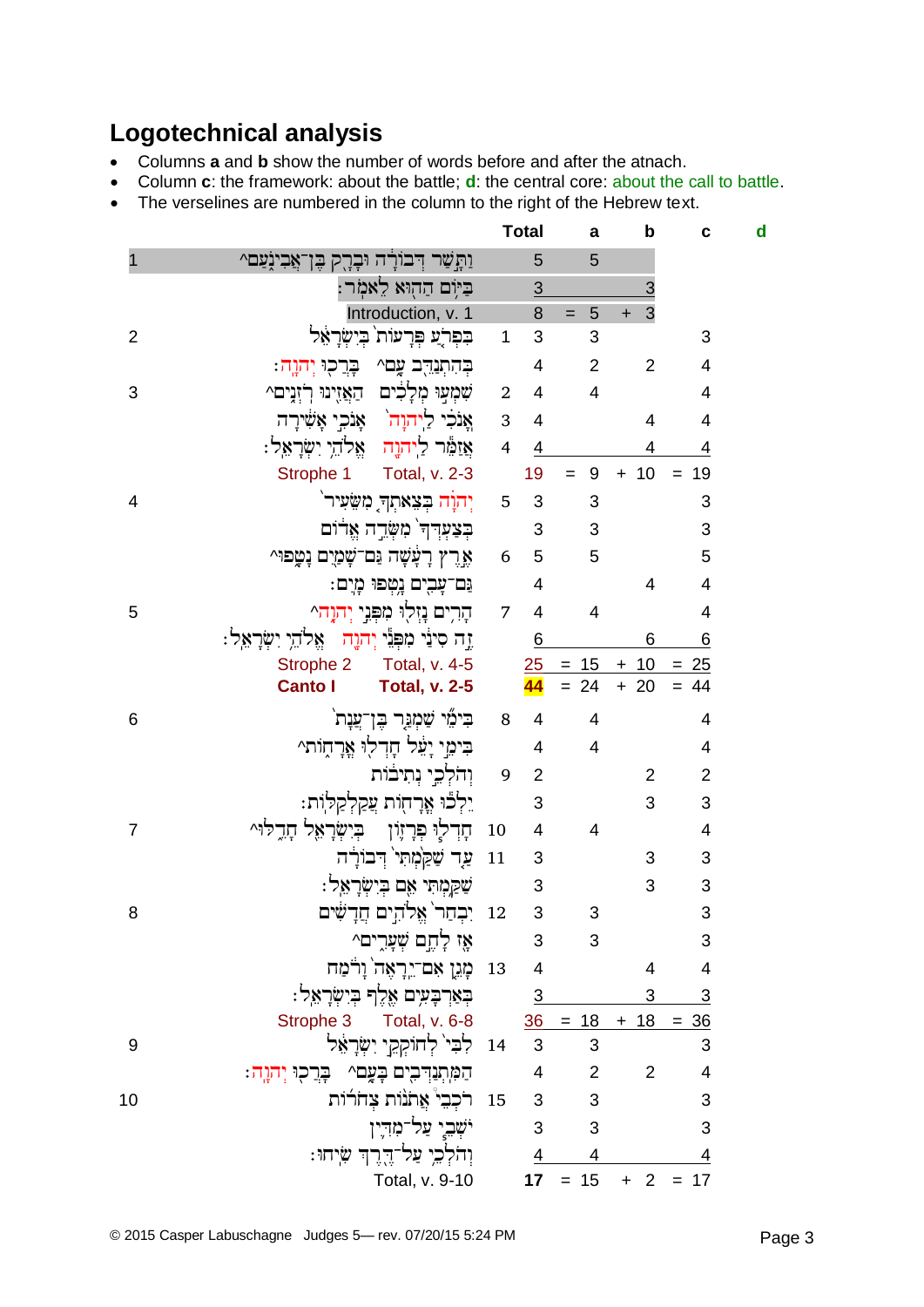| 11                                              |                                       | מִקוֹל מְחַצְצִים בֵּין מַשְׁאַבִּים                                                 | 16              | 4               | 4              |                | 4                     |                         |
|-------------------------------------------------|---------------------------------------|--------------------------------------------------------------------------------------|-----------------|-----------------|----------------|----------------|-----------------------|-------------------------|
|                                                 |                                       | שָׁם יִתַּנּוּ צִדְקוֹת יְהוָה                                                       |                 | 4               | 4              |                | 4                     |                         |
|                                                 |                                       | צִדְקָת פִּרְזֹּנִוּ בִיִשְּׂרָאֶל^                                                  | 17              | 3               | 3              |                | 3                     |                         |
|                                                 |                                       | אָז יַרְדִוּ לַשְׁעָרִים עַם־יְהוֶה:                                                 |                 | 5               |                | 5              | 5                     |                         |
|                                                 |                                       | Strophe 4 Total, v. 9-11                                                             |                 | 33              | $= 26$         | 7              | $= 33$                |                         |
|                                                 | <b>Canto II</b>                       | <b>Total, v. 6-11</b>                                                                |                 | 69              | $= 44$         | $+25$          | $= 69$                |                         |
|                                                 |                                       | Cantos I-II Total, v. 2-11                                                           |                 | 113             | $= 68$         | + 45           | $= 113$               |                         |
| 12                                              | עִוּרִי עִוּרִי דַבְרָ                | עוּרִי עוּרי` דִּבוֹרָה                                                              | 18              | $\overline{7}$  | 7              |                |                       | 7                       |
|                                                 | ּוִישֲׁבְה שֶׁבְיִךְ בֶּן־אֲבִינְעַם: | קים בְּרֶק                                                                           | 19              | 6               |                | 6              |                       | 6                       |
| 13                                              |                                       | אֶז יְרָד שֶׂרִיד לְאַדִירִים                                                        | 20              | $\overline{4}$  | $\overline{4}$ |                |                       | 4                       |
| * See the end of                                |                                       | עֶם <mark>^</mark> יְהוָה יְרַד־לִי בַּגִּבּוֹרִים:                                  |                 | 5               |                | 4              |                       | $\overline{5}$          |
| the chart                                       |                                       | Strophe 5 Total, v. 12-13                                                            |                 | $\overline{22}$ | $= 12$         | 10<br>$+$      | $\overline{0}$        | $\overline{22}$         |
| 14                                              |                                       | מִנֵּי אֶפְרֹיִם שָׁרְשָׁם בַּעֲמָלֵק                                                | 21              | 4               | 4              |                |                       | 4                       |
|                                                 |                                       | אַחֲרִיה בִנִימִין בַּצֵכְזָמָיה^                                                    |                 | 3               | 3              |                |                       | 3                       |
|                                                 |                                       | מִנִּי מָבִיר יֶרְדוּ מִחְקְקִים                                                     | 22              | 4               |                | 4              |                       | 4                       |
|                                                 |                                       | וּמִ֫זִּבוּלָן מֹשְׁכִים בְּשֵׁבֶט סֹפֵר:                                            |                 | 4               |                | 4              |                       | 4                       |
| $15a-c$                                         |                                       | וְשָׂרַי בְיִשָּׂשכָר ׁעִם־דִּבֹרַה                                                  | 23              | 4               | 4              |                |                       | 4                       |
|                                                 |                                       | וִישָּׂשכָר כֵּן בָּרָק                                                              |                 | 3               | 3              |                |                       | 3                       |
|                                                 |                                       | בְּעֵמֶק שָׁלַּחַ בְּרַגְלַיוֹי                                                      |                 | $\overline{3}$  | 3              |                |                       | 3                       |
|                                                 |                                       | Strophe 6 Total, v. 14-15c                                                           |                 | 25              | $= 17$         | 8<br>$\ddot{}$ | $\mathbf 0$           | 25<br>$+$               |
| <b>Meaningful centre</b><br>15d <mark>**</mark> |                                       | בִפְלַגְּוֹת רִאוּבֵן                                                                | $\overline{24}$ | $\overline{2}$  |                | 2              |                       | $\overline{2}$          |
| 15e<br>on colon level:                          |                                       | נדלים חקקי־לֵב:                                                                      |                 | 3               |                | 3              |                       | 3                       |
| 16<br>Middle cola:                              |                                       | לַמַּה יַשַּׁבְתַּ בֵּין הַמְּשִׁפְּתַיִם                                            | 25              | 4               | 4              |                |                       | $\overline{\mathbf{4}}$ |
| $50 + 6 + 50$                                   |                                       | לִשְׁמָׂעַ שְׁרִקְוֹת עֲדָרֶים^                                                      |                 | 3               | 3              |                |                       | 3                       |
| ** See the end of the chart.                    |                                       | לִפְלַגְּוֹת רְאוּבֶן                                                                | 26              | $\overline{2}$  |                | $\overline{2}$ |                       | $\overline{2}$          |
|                                                 |                                       | <mark>וְּדוֹלְיִם הִקְרֵי־לֵב</mark> : 175+ <sub>2</sub> +175 <u>-</u> Middle words: |                 | $\overline{3}$  |                | 3              |                       | $\overline{3}$          |
|                                                 |                                       | Strophe 7 Total, v. 15d-16                                                           |                 | $17\,$          | $= 7$          | $+ 10$         | $= 0$                 | 17<br>$\ddot{}$         |
| 17                                              |                                       | וִּלְעָר בְעֵבֶר הַיַּרְדִּן שָׁבֵן                                                  | 27              | 4               | 4              |                |                       | 4                       |
|                                                 |                                       | וִדָּן לָמָה יָגְוּר אֲנִיּֽוֹת^                                                     |                 | 4               | 4              |                |                       | 4                       |
|                                                 |                                       | אָשֶׁר יָשָׁב` לִחְוֹף יַמִּים                                                       | 28              | 4               |                | 4              |                       | $\overline{4}$          |
|                                                 |                                       | וִעַל מִפְרָצָיו יִשְׁכוֹן:                                                          |                 | 3               |                | 3              |                       | 3                       |
| 18                                              |                                       | זְבְלֹוּן עֲם חֱרֵךְ נַפְשָׁוֹ לָמָוּת                                               | 29              | 5               | 5              |                |                       | 5                       |
|                                                 |                                       | וִנַפִּתָּלִי <mark>^</mark> עַל מִרוֹמֵי שָׂדֵה:                                    |                 | $\overline{4}$  |                | 3              |                       | <u>4</u>                |
|                                                 | Strophe 8                             | Total, v. 17-18                                                                      |                 | <u>24</u>       | $= 14$         | $+ 10$         | 0<br>$=$              | $+24$                   |
|                                                 |                                       | Total, v. 14-18                                                                      |                 | 66              | $= 38$         | $+28$          | $\overline{0}$<br>$=$ | 66<br>$+$               |
| $13 = 6 + 1 + 6$                                | <b>Canto III</b>                      | <b>Total, v. 12-18</b>                                                               |                 | 88              | $= 50$         | $+38$          | $= 0$                 | $+ 88$                  |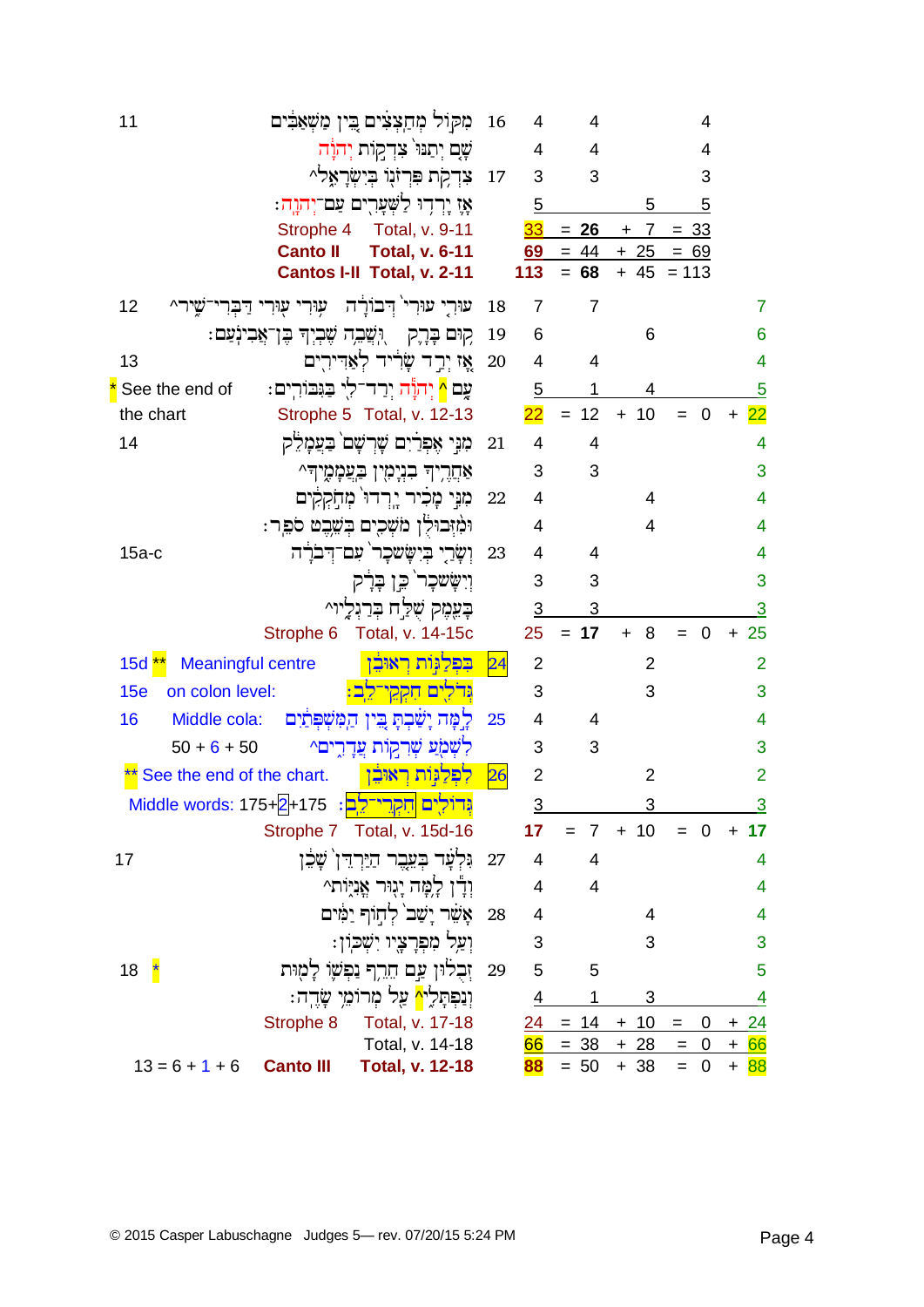| 19                       | בָאוּ מִלָכִים נִלְהָמוּ                               | 30   | 3                       | 3         |                             | 3              |
|--------------------------|--------------------------------------------------------|------|-------------------------|-----------|-----------------------------|----------------|
|                          | אַז נִלְחֲמוּ מַלְכֵי כְנַּעַן                         |      | $\overline{4}$          | 4         |                             | 4              |
|                          | בְתַעְנָךְ עַל־מֵי מִגִדְוֹ^                           | 31   | 4                       | 4         |                             | 4              |
|                          | בִּצַע כֵּסֵף לִא לָקֶחוּ:                             |      | 4                       |           | 4                           | $\overline{4}$ |
|                          | Total, v. 19<br>Strophe 9                              |      | 15                      | $= 11$    | $\overline{4}$<br>$\ddot{}$ | 15             |
| $\mathbf{\ddot{}}$<br>20 | מִן־שָׁמַיִם נִלְחֱמוּ <mark>^</mark> הַכּוֹכָבִים`    | 32   | 4                       | 3         | 1                           | 4              |
|                          | מִמְּסִלּוֹתֶם נִלְחֲמָוּ עִם־סִיסְרָא:                |      | $\overline{4}$          |           | 3                           | $\overline{3}$ |
| 21                       | ַנְחַל קִישׁוֹן גִּרָפָּם                              | - 33 | 3                       | 3         |                             | 3              |
|                          | נִחַל קְרוּמִים נְחַל קִישָׁוֹן^                       |      | 4                       | 4         |                             | $\overline{4}$ |
|                          | תִּדְרְכִי נַפְשָׁי עִז:                               |      | 3                       |           | 3                           | 3              |
| 22                       | אָז הָלְמָוּ עִקְבִי־סָוּס^                            | 34   | $\overline{\mathbf{4}}$ | 4         |                             | $\overline{4}$ |
|                          | מְדַהֲרוֹת דַהֲרוֹת אַבִּירָיו:                        |      | $\overline{3}$          |           | 3                           | <u>3</u>       |
|                          | Total, v. 21-22                                        |      | 17                      | 11<br>$=$ | <u>6</u><br>٠               | 17<br>$=$      |
|                          | Strophe 10 Total, v. 20-22                             |      | 25                      | 14<br>$=$ | $+ 11$                      | $= 25$         |
| 23                       | אָורוּ מֵרֹוֹז – אָמַר` מַלְאַךְ יְהוָֹה               | 35   | 5                       | 5         |                             | 5              |
|                          | ארו ארור ישביה^                                        |      | 3                       | 3         |                             | 3              |
|                          | ּכִּי לְאֹ־בָאוּ` לְעֵזְרֵת יְהוַׂה                    | 36   | 5                       |           | 5                           | 5              |
|                          | לְעֶזְרָת יְהוֶה בַּגִּבּוֹרִים:                       |      | $\overline{3}$          |           | 3                           | <u>3</u>       |
|                          | Total, v. 23<br>Strophe 11                             |      | 16                      | $= 8$     | 8<br>$\ddot{}$              | $= 16$         |
|                          | Total, v. 21-23                                        |      | <u>33</u>               | $= 19$    | $+ 14$                      | $= 33$         |
|                          | Canto IV Total, v. 19-23                               |      | 56                      | 33<br>$=$ | $+ 23$                      | $= 56$         |
| 24                       | תִּבֹרַךְ מִנָּשִׁים יָעֵל                             | 37   | 3                       | 3         |                             | 3              |
|                          | אֶשֶׁת חֱבֶר הַקֵּינָי^ מִנָּשִׁים בָּאָהֶל תִּבֹרֶךְ: |      | 6                       | 3         | 3                           | 6              |
| 25                       | מַיָם שָׁאֵל חָלֶב נָתֱנָה^                            | 38   | 4                       | 4         |                             | $\overline{4}$ |
|                          | בִּסֵפֶּל אַדִּירִים הִקְרִיבָה הֶמְאָה:               |      | 4                       |           | 4                           | 4              |
|                          | Strophe 12 Total, v. 24-25                             |      | 17 <sub>1</sub>         | $= 10$    | $\overline{7}$<br>$\ddot{}$ | $= 17$         |
| 26                       | 39 יָדָה <sup>י </sup> לַיָּתֵד תִּשְׁלַחִנָּה         |      | 3                       | 3         |                             | 3              |
|                          | וִימִינֶהּ לְהַלְמִוּת עֲמֵלִים^                       |      | 3                       | 3         |                             | 3              |
|                          | וְהָלְמָה סִיסְרָא <sup>ֶ</sup> מָּחֲקָה ראָשׁוֹ       | 40   | 4                       |           | 4                           | 4              |
|                          | וּמָחֲצָה וְחָלְפֶּה רַקָּתְוֹ:                        |      | 3                       |           | 3                           | 3              |
| 27                       | ּבִּין רַגְלֶיהָ כָּר <i>ָע</i> נָפָל שָׁכֶב^          | 41   | 5                       | 5         |                             | 5              |
|                          | ּבֵין רַגְלֵיהָ כָּרֵע נָפָּל                          | 42   | $\overline{4}$          |           | 4                           | $\overline{4}$ |
|                          | בַּאֲשֵׁר כָּרַ֫ע _ שֶׁם נָפִל שָׁדִוּד:               |      | 5                       |           | 5                           | 5              |
|                          | Strophe 13 Total, v. 26-27                             |      | $\overline{27}$         | $= 11$    | $+ 16$                      | $= 27$         |
|                          | <b>Canto V</b><br><b>Total, v. 24-27</b>               |      |                         | $= 21$    | $+23$                       | $= 44$         |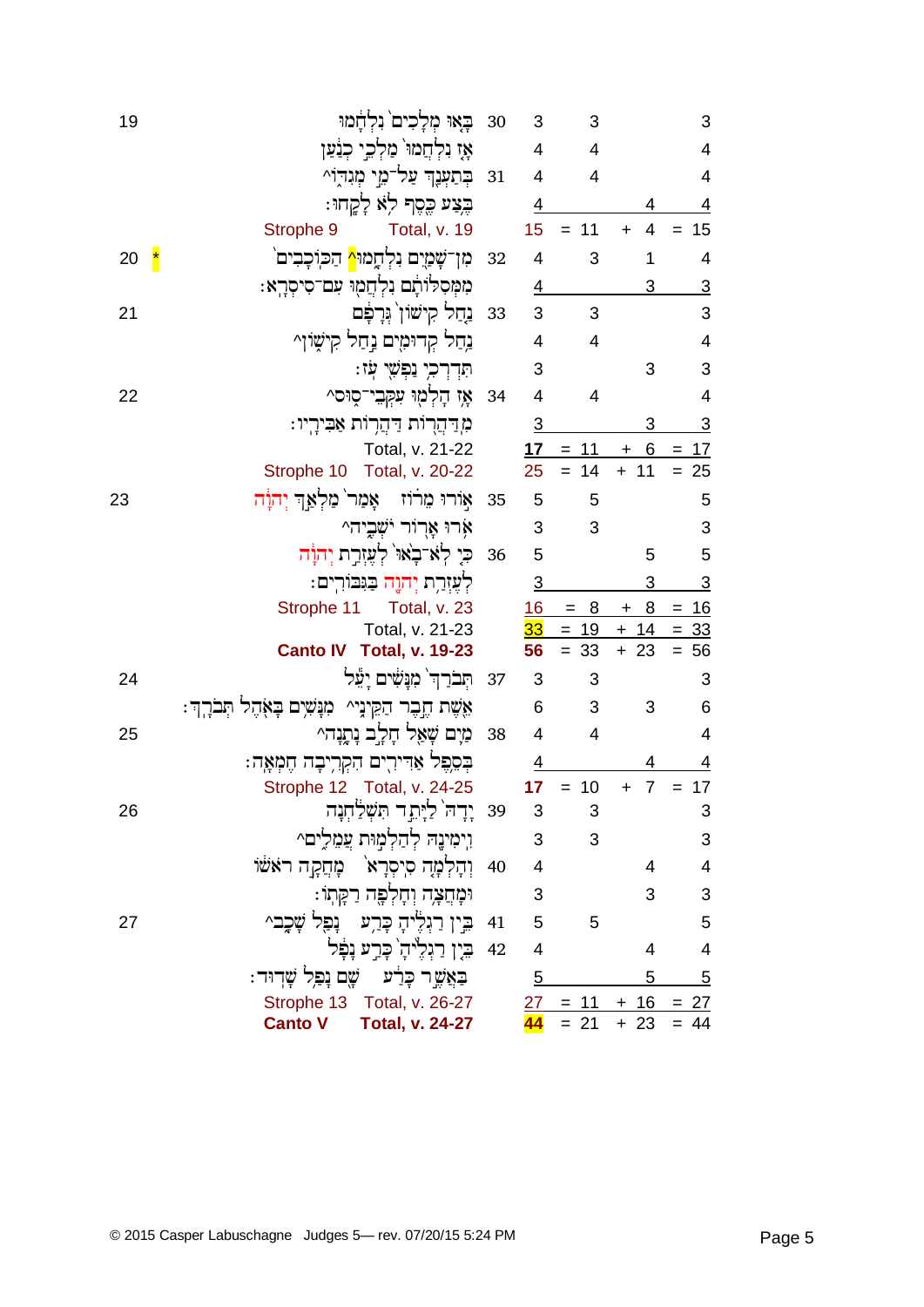| 28              |      | בִּעַר הַחַלּוֹן נִשְקִפָּה וַתְּיַבְּב       | 43 | 4   | 4              |                | 4              |                   |  |
|-----------------|------|-----------------------------------------------|----|-----|----------------|----------------|----------------|-------------------|--|
|                 |      | אִם סִיסְרָא בְּעַד הֲאָשָׁנָב^               |    | 4   | 4              |                | 4              |                   |  |
|                 |      | 44 מַרִּוּעַ בֹּשֲשׁ רְכְבוֹ לַבוֹא           |    | 4   |                | 4              | 4              |                   |  |
|                 |      | מַדִּוּעַ אֶחֱרוּ פַּעֲמֶי מַרִכְּבוֹתָיו:    |    | 4   |                | 4              | 4              |                   |  |
|                 |      | Strophe 14 Total, v. 28                       |    | 16  | 8              | 8              | 16             |                   |  |
| 29              |      | חַכְמִוֹת שָׂרוֹתֱיהָ תַעֲנֶינָּה^            | 45 | 3   | 3              |                | 3              |                   |  |
|                 |      | אַף־הִיא תַּשִׁיָּב אֲמָרֻיהָ לָה:            |    | 5   |                | 5              | 5              |                   |  |
| 30              |      | הֲלֹא יִמְצְאוּ יְחַלְקוּ שֲלַל               | 46 | 4   | $\overline{4}$ |                | $\overline{4}$ |                   |  |
|                 |      | רֵחֵם רַחֲמַתַיִּם לְרָאֹשׁ גֶּבֶר            |    | 4   | 4              |                | $\overline{4}$ |                   |  |
|                 |      | שִׁלַל צִבָעִים לִסְיסִרָא                    | 47 | 3   | 3              |                | 3              |                   |  |
|                 |      | שִׁלַל צִבָעִים רִקְמָה^                      |    | 3   | 3              |                | 3              |                   |  |
|                 |      | צֶבִע רִקְמָתַיִם לִצַוְּאַרֵי שָׁלֵל:        |    | 4   |                | 4              | 4              |                   |  |
|                 |      | Strophe 15 Total, v. 29-30                    |    | 26  | 17<br>$=$      | 9<br>$\ddot{}$ | 26<br>$=$      |                   |  |
| 31a             | Coda | 48 ּ כֵּן יֹאבְדְוּ כָל־אוֹיִבִיהִ יִהוַּה    |    | 5   | 5              |                | 5              |                   |  |
| 31b             | Coda | וְאָהֲבָיו כִּצְאַת הַשֵּׁמֵשׁ בִּנְבְרַתְוֹ^ |    | 4   | 4              |                | 4              |                   |  |
|                 |      | <b>Canto VI</b><br><b>Total, v. 28-31b</b>    |    | 51  | $= 34$         | $+ 17$         |                |                   |  |
|                 |      | Total, v. 6-31b                               |    | 308 | $= 182$        | + 126          | $= 220$        | = <mark>88</mark> |  |
|                 |      | Total, v. 2-31b                               |    | 352 | $= 206$        |                | $+ 146 = 264$  | + <mark>88</mark> |  |
| 31 <sub>c</sub> |      | וַתִּשְׁקִט הָאֶרֶץ אַרְבָּעִים<br>Đ          |    | 4   |                |                |                |                   |  |
|                 |      | Total, including the introduction, v. 1-31c   |    | 364 | $= 211$        | $+153$         |                |                   |  |

\* The remarkable positionings of the *atnach* in vs. 13b, 18b and 20a are not difficult to explain, because there is every reason to believe that this division of the text served to achieve a specific compositional formula – which is also to be found in the Psalms – in this case: **364** = 211a + **153b** (9x**17**). The **153** words seal the text as a literary entity.

\*\* From the viewpoint of numerical composition, the presumed 'duplicates' in vs. 15d-e and 16c-d should be maintained. Deleting one of them would play havoc with the numerical structure. As argued by Fokkelman (1995, p. 9), 15d-e and 16c-d function as a device for inclusion, and vs. 15d-16 constitute a distinct strophe. It has **17** words.

### **Observations**

1. In terms of the 352 words of the poem, the words הִקְרֵי־לֶב, 'the heart-searchings', in v. 16c constitute the arithmetic middle (352 =  $175 + 2 + 175$ ). Since this can hardly be the deliberately devised meaningful centre, we have to look for it on another level. The 2 middle cola in  $\sqrt{v}$ . 16a-b, significantly flanked by 52 (2 x 26) cola on either side, is a plausible candidate (106 =  $52 + 2 + 52$  cola), but a still beter option is the 6 middle cola in vs. 15d-16, the **17**-word Strophe 7 (106 =  $50 + 6 + 50$  cola):

$$
\frac{1}{2} \frac{1}{2} \frac{1}{2} \frac{1}{2} \frac{1}{2} \frac{1}{2} \frac{1}{2} \frac{1}{2} \frac{1}{2} \frac{1}{2} \frac{1}{2} \frac{1}{2} \frac{1}{2} \frac{1}{2} \frac{1}{2} \frac{1}{2} \frac{1}{2} \frac{1}{2} \frac{1}{2} \frac{1}{2} \frac{1}{2} \frac{1}{2} \frac{1}{2} \frac{1}{2} \frac{1}{2} \frac{1}{2} \frac{1}{2} \frac{1}{2} \frac{1}{2} \frac{1}{2} \frac{1}{2} \frac{1}{2} \frac{1}{2} \frac{1}{2} \frac{1}{2} \frac{1}{2} \frac{1}{2} \frac{1}{2} \frac{1}{2} \frac{1}{2} \frac{1}{2} \frac{1}{2} \frac{1}{2} \frac{1}{2} \frac{1}{2} \frac{1}{2} \frac{1}{2} \frac{1}{2} \frac{1}{2} \frac{1}{2} \frac{1}{2} \frac{1}{2} \frac{1}{2} \frac{1}{2} \frac{1}{2} \frac{1}{2} \frac{1}{2} \frac{1}{2} \frac{1}{2} \frac{1}{2} \frac{1}{2} \frac{1}{2} \frac{1}{2} \frac{1}{2} \frac{1}{2} \frac{1}{2} \frac{1}{2} \frac{1}{2} \frac{1}{2} \frac{1}{2} \frac{1}{2} \frac{1}{2} \frac{1}{2} \frac{1}{2} \frac{1}{2} \frac{1}{2} \frac{1}{2} \frac{1}{2} \frac{1}{2} \frac{1}{2} \frac{1}{2} \frac{1}{2} \frac{1}{2} \frac{1}{2} \frac{1}{2} \frac{1}{2} \frac{1}{2} \frac{1}{2} \frac{1}{2} \frac{1}{2} \frac{1}{2} \frac{1}{2} \frac{1}{2} \frac{1}{2} \frac{1}{2} \frac{1}{2} \frac{1}{2} \frac{1}{2} \frac{1}{2} \frac{1}{2} \frac{1}{2} \frac{1}{2} \frac{1}{2} \frac{1}{2} \frac{1}{2} \frac{1}{2} \frac{1}{2} \frac{1}{2} \frac{
$$

15d-e<sub>Among the divisions of Reuben great were the heart-searchings.</sub> 16a-b<sub>Why</sub> did you tarry among the sheepfolds to hear the pipings for the flocks? <sup>16c-d</sup>For the divisions of Reuben great were the heart-searchings.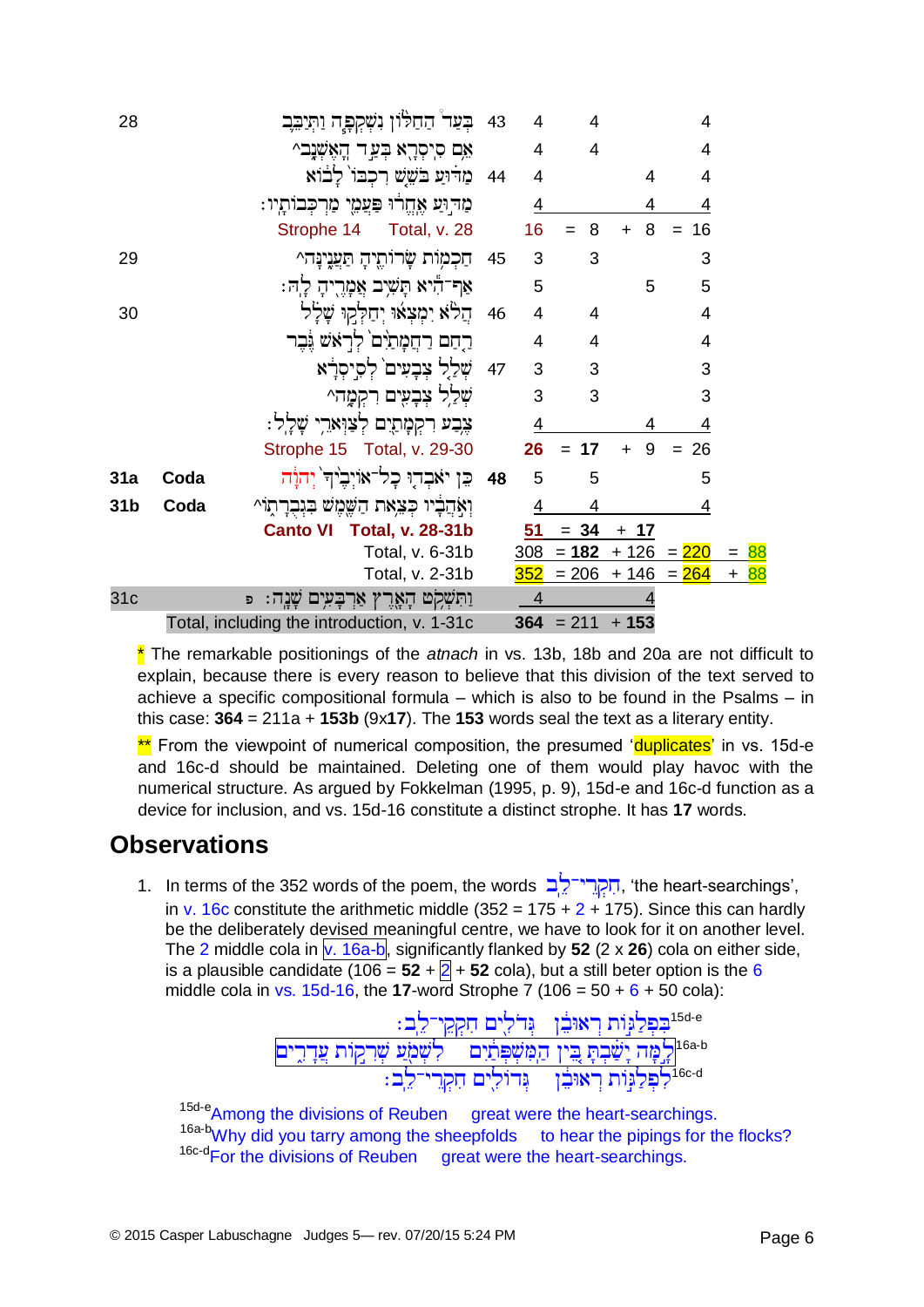The reproach directed specifically at Reuben relates of course to all the other tarrying tribes on the periphery, Gilead, Dan and Asher (v. 17). The reproach stands out as being a castigating reproof within the call to battle, vs. 12-18, which I have identified as Canto III, the central core of the poem. The call to battle, which starts with the call to Deborah and Barak to awake and act, is without doubt the heart of the poem:

| vs. 2-11, Cantos I-II    | The preliminaries to the battle          | 113 w. |  |
|--------------------------|------------------------------------------|--------|--|
| vs. 12-18, Canto III     | The call to battle and Israel's response | .88 w. |  |
| vs. 19-31b, Cantos IV-VI | The actual battle and its sequel         | 151 w. |  |

On word level, the 88-word central core of the poem is surrounded by exactly **264** words **(113** + **151**), which is a multiple of **11** (24 x **11**). This strongly suggests that the overall framework of the poem is determined by **11**, the number of fulfilment.

2. The canto structure proposed here is partly, but decisively, defined by multiples of **11**:

| Canto I, vs. 2-5                                                                      | Preliminaries to the battle: the activity of YHWH 44 w.            |       |  |  |  |
|---------------------------------------------------------------------------------------|--------------------------------------------------------------------|-------|--|--|--|
| Canto II, vs. 6-11                                                                    | Idem: the activity of Deborah and the marshals 69 w.               |       |  |  |  |
| Canto III, vs. 12-18                                                                  | The call to battle and the response of the tribes 88 w.            |       |  |  |  |
|                                                                                       | Canto IV, vs. 19-23 The battle: with focus on the activity of YHWH | 56 w. |  |  |  |
|                                                                                       | Canto V, vs. 24-27 The battle: with focus on Jael and Sisera       | 44 w. |  |  |  |
|                                                                                       | Canto VI, vs. 28-31b The battle's sequel: focus on Sisera's mother | 51 w. |  |  |  |
| of the total number of words in the noem is a multiple of 11 (352 $-$ 32 $\times$ 11) |                                                                    |       |  |  |  |

Note that the total number of words in the poem is a multiple of **11** (**352** = **32** x **11**). The fact that **32** happens to be the numerical value of *kabod.* 'glory'  $(20 + 2 + 6 + 4)$ may simply be a coincidence. However, since it signifies YHWH's presence in the battle, it is certainly a fortunate coincidence.

3. V. 31a-b functions clearly as a coda, seeing its content and the typical change in the direction of address: in v. 31a YHWH is suddenly addressed in the  $2<sup>nd</sup>$  person, and in 31b the poet speaks *about* him in the 3rd person. In the Book of Psalms the coda is usually part of the last strophe. Here, however, it clearly stands apart from it, but is included in the last Canto. For the coda, see the [General Introduction,](http://www.labuschagne.aspects.nl/) "The use of a coda as a device for conclusion".

V. 31c does not belong to the body of the poem but is the continuation of the narrative and refers back to 4:23-24.

4. Seeing that the number **11** dominates the structure of the poem it is not surprising to find relatively few divine name numbers:

| vs. 9-10    | <b>17</b> words in total                                      |
|-------------|---------------------------------------------------------------|
| $vs. 9-11$  | <b>26</b> words before atnach                                 |
| vs. 2-11    | 68 (4 x 17) words before atnach                               |
| $vs. 14-15$ | 17 words before atnach                                        |
| vs. 15d-16  | <b>17</b> words in total                                      |
| vs. 21-22   | 17 words in total                                             |
| vs. 24-25   | <b>17</b> words in total                                      |
| vs. 29-30   | 26 words, with 17 before atnach                               |
| vs. 28-30   | 17 words after atnach                                         |
| vs. 28-31b  | 51 words, with 34 $(2 \times 17)$ before, and 17 after atnach |
| $vs. 6-31b$ | 182 $(7 \times 26)$ words before atnach                       |
| $vs. 1-31c$ | 364 (14 x 26) words in total, with 153 (9 x 17) after atnach. |
|             |                                                               |

5. The name occurs **14** (2 x **7**) times (vs. 2c, 3b, 3c, 4a, 5a, 5b, 9c, 11b, 11d, 13c, 23a, 23c, 23d, 31a).